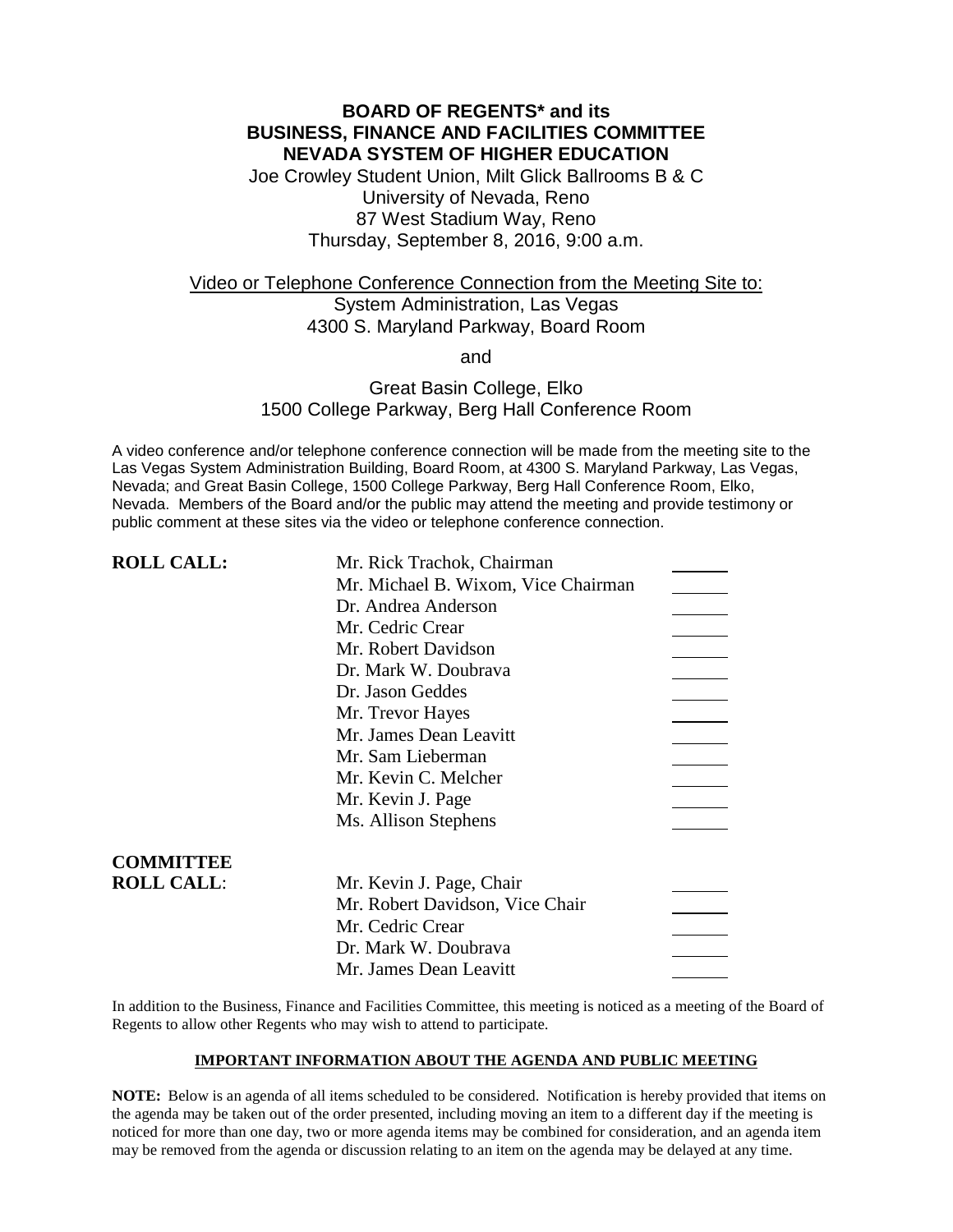### Business, Finance & Facilities Committee Agenda **Page 2** Assessment Rage 2 09/08/16

In accordance with the Board of Regents' Bylaws, Title I, Article V, Section 20, items voted on may be the subject of a motion to reconsider at this meeting. A motion to reconsider an item may be made at any time before adjournment of this meeting. Similarly, if an item is tabled at any time during the meeting, it may, by proper motion and vote, be taken from the table and thereafter be the subject of consideration and action at any time before adjournment of this meeting.

\*The Board of Regents, at its regularly scheduled meetings, meets concurrently with its Committees (the Academic, Research and Student Affairs Committee; the Audit Committee; the Business, Finance and Facilities Committee; the Cultural Diversity and Title IX Compliance Committee; the Health Sciences System Committee; and the Investment Committee). The Board's Committee meetings take place in accordance with the agendas published for those Committees. Regents who are not members of the Committees may attend the Committee meetings and participate in the discussion of Committee agenda items. However, action items will only be voted on by the members of each Committee, unless a Regent is temporarily made a member of that Committee under Board of Regents' Bylaws, Title 1, Article VI, Section 6. The full Board of Regents will consider Committee action items in accordance with the Board of Regents' agenda published for the current or for a subsequent meeting.

In accordance with the Board of Regents' Bylaws, Title 1, Art. V, Section 13, a quorum may be gained by telephonic hookup.

Some agenda items are noted as having accompanying reference material. Reference material may be accessed on the electronic version of the agenda by clicking the reference link associated with a particular item. The agenda and associated reference material may also be accessed on the Internet by visiting the Board of Regents' website at:

### <http://system.nevada.edu/Nshe/index.cfm/administration/board-of-regents/meeting-agendas/>

Many public libraries have publicly accessible computer terminals. Copies of the reference material and any additional support materials that are submitted to the Board of Regents' Office and then distributed to the members of the Board of Regents after the mailing of this agenda but before the meeting, will be made available as follows: 1. Copies of any such materials are available at the Board of Regents' Office at 2601 Enterprise Road, Reno, Nevada and the Board of Regents' Office at 4300 South Maryland Parkway, Las Vegas, Nevada. A copy may be requested by calling Angela R. Palmer at (775) 784-3465; 2. Copies of any such materials will also be available at the meeting site.

Reasonable efforts will be made to assist and accommodate physically disabled persons attending the meeting. Please call the Board office at (775) 784-4958 in advance so that arrangements may be made.

### **1. PUBLIC COMMENT INFORMATION ONLY**

Public comment will be taken during this agenda item. No action may be taken on a matter raised under this item until the matter is included on an agenda as an item on which action may be taken. Comments will be limited to three minutes per person. Persons making comment will be asked to begin by stating their name for the record and to spell their last name. The Committee Chair may elect to allow additional public comment on a specific agenda item when that agenda item is being considered.

In accordance with Attorney General Opinion No. 00-047, as restated in the Attorney General's Open Meeting Law Manual, the Committee Chair may prohibit comment if the content of that comment is a topic that is not relevant to, or within the authority of, the Board of Regents, or if the content is willfully disruptive of the meeting by being irrelevant, repetitious, slanderous, offensive, inflammatory, irrational or amounting to personal attacks or interfering with the rights of other speakers.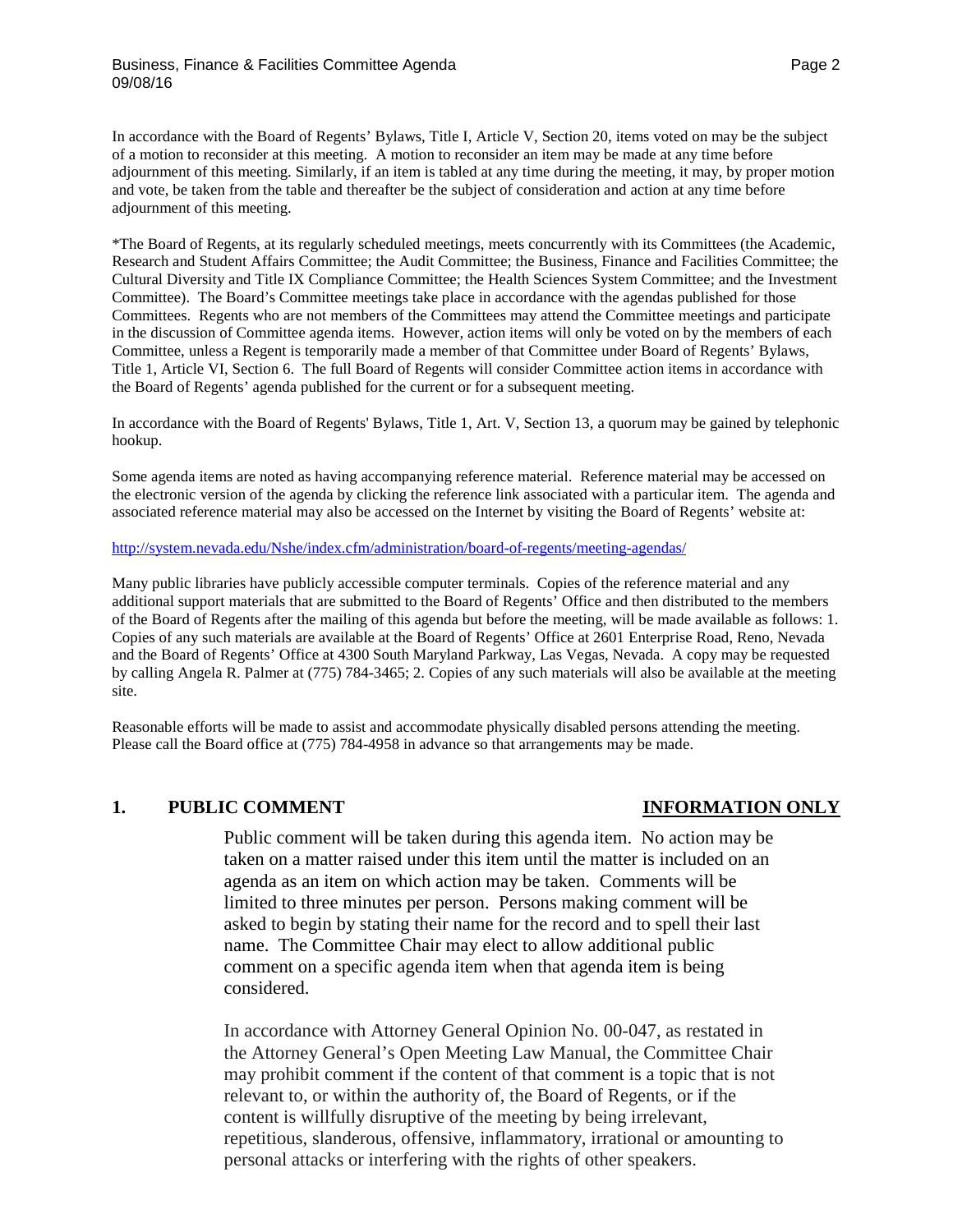Business, Finance & Facilities Committee Agenda **Page 3** Page 3 09/08/16

### **2. CONSENT ITEMS FOR POSSIBLE ACTION**

Consent items will be considered together and acted on in one motion unless an item is removed to be considered separately by the Committee.

### **2a. MINUTES FOR POSSIBLE ACTION**

Request is made for approval of the June 9, 2016, meeting minutes. *[\(Ref. BFF-2a\)](http://system.nevada.edu/tasks/sites/Nshe/assets/File/BoardOfRegents/Agendas/2016/sept-mtgs/bff-refs/BFF-2a.pdf)*

# **2b. FOURTH QUARTER FISCAL YEAR FOR POSSIBLE ACTION 2015** – **2016 BUDGET TRANSFERS** – **STATE SUPPORTED OR SELF-SUPPORTED OPERATING BUDGETS**

The Committee may approve acceptance of the report of the Fourth Quarter Fiscal Year 2015 – 2016 Budget Transfers of State Supported or Self-Supporting Operating Budget Funds between Functions. *[\(Ref. BFF-2b\(1\)](http://system.nevada.edu/tasks/sites/Nshe/assets/File/BoardOfRegents/Agendas/2016/sept-mtgs/bff-refs/BFF-2b(1).pdf) & [Ref. BFF-2b\(2\)\)](http://system.nevada.edu/tasks/sites/Nshe/assets/File/BoardOfRegents/Agendas/2016/sept-mtgs/bff-refs/BFF-2b(2).pdf)*

# **2c. FISCAL YEAR 2015 – 2016 TRANSFERS FOR POSSIBLE ACTION OF NON-STATE BUDGET EXPENDITURES TO STATE BUDGETS AFTER MAY 1, 2015**

The Committee may approve acceptance of the report of transfers of expenses from non-state budgets to state budgets that occurred after May 1, 2015, for Fiscal Year 2015-2016. *[\(Ref. BFF-2c\(1\)](http://system.nevada.edu/tasks/sites/Nshe/assets/File/BoardOfRegents/Agendas/2016/sept-mtgs/bff-refs/BFF-2c(1).pdf) & [Ref. BFF-2c\(2\)\)](http://system.nevada.edu/tasks/sites/Nshe/assets/File/BoardOfRegents/Agendas/2016/sept-mtgs/bff-refs/BFF-2c(2).pdf)*

# **2d. SUMMARY OF BOARD OF REGENTS FOR POSSIBLE ACTION APPROVED ISSUANCE OF BONDS IN 2016**

The Committee may approve acceptance of the report summarizing the issuance of University Revenue Bonds for projects at UNR and UNLV. *[\(Ref. BFF-2d\)](http://system.nevada.edu/tasks/sites/Nshe/assets/File/BoardOfRegents/Agendas/2016/sept-mtgs/bff-refs/BFF-2d.pdf)*

# **2e. CLARK COUNTY LAND DEDICATION FOR POSSIBLE ACTION FOR TROPICANA PROJECT – UNLV**

UNLV President Len Jessup requests approval of two land dedications to Clark County totaling 2,457 gross square feet for construction of a bus turnout and right turn lane extension located at the UNLV Paradise Campus. In addition, UNLV also requests that the Chancellor be granted authority to execute two Temporary Construction Easements with Clark County and one utility easement with the Las Vegas Valley Water District, and any other ancillary documents, including but not limited to, all required agreements, conveyances, easements and rights-of-way, deemed necessary and appropriate to implement the project with approval from the Vice Chancellor of Legal Affairs. *[\(Ref. BFF-2e\)](http://system.nevada.edu/tasks/sites/Nshe/assets/File/BoardOfRegents/Agendas/2016/sept-mtgs/bff-refs/BFF-2e.pdf)*

*ESTIMATED TIME: 5 mins.*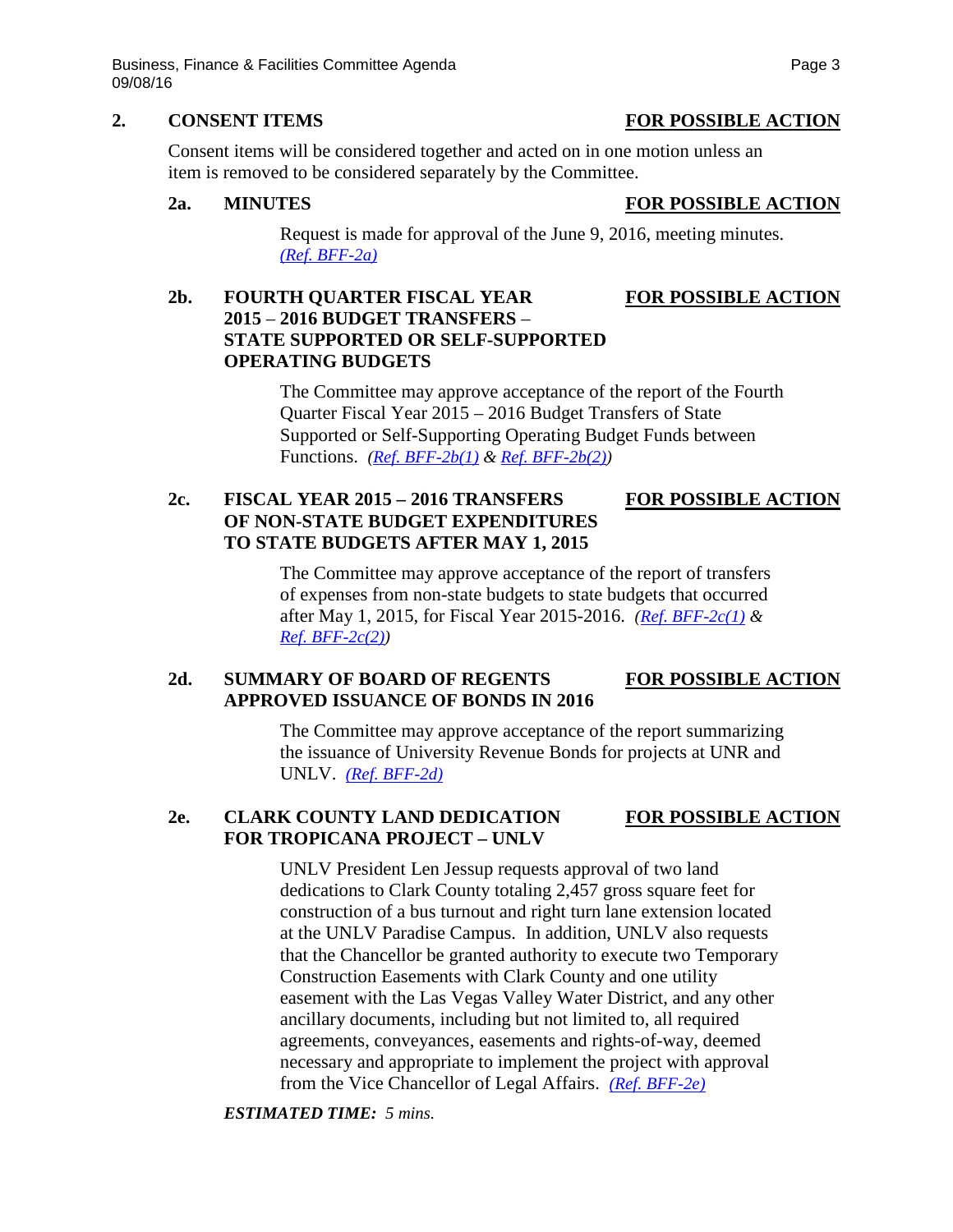### **3. FISCAL YEAR 2016** – **2017 NSHE STATE FOR POSSIBLE ACTION SUPPORTED OPERATING BUDGET**

The Committee's approval is requested for the Fiscal Year 2016-2017 NSHE State Operating Budget. *[\(Ref. BFF-3a](http://system.nevada.edu/tasks/sites/Nshe/assets/File/BoardOfRegents/Agendas/2016/sept-mtgs/bff-refs/BFF-3a.pdf) [& Ref. BFF-3b\)](http://system.nevada.edu/tasks/sites/Nshe/assets/File/BoardOfRegents/Agendas/2016/sept-mtgs/bff-refs/BFF-3b.pdf)*

*ESTIMATED TIME: 15 mins.*

## **4. FISCAL YEAR 2016** – **2017 NSHE FOR POSSIBLE ACTION SELF-SUPPORTING BUDGET**

The Committee's approval is requested for the Fiscal Year 2016-2017 NSHE Self-Supporting Budget. *[\(Ref. BFF-4a](http://system.nevada.edu/tasks/sites/Nshe/assets/File/BoardOfRegents/Agendas/2016/sept-mtgs/bff-refs/BFF-4a.pdf) & Ref. [BFF-4b\)](http://system.nevada.edu/tasks/sites/Nshe/assets/File/BoardOfRegents/Agendas/2016/sept-mtgs/bff-refs/BFF-4b.pdf)*

*ESTIMATED TIME: 15 mins*

# **5. FOURTH QUARTER FISCAL YEAR 2015** – **2016 INFORMATION ONLY FISCAL EXCEPTIONS, SELF-SUPPORTING BUDGETS**

## The fourth quarter Fiscal Year 2015-2016 Fiscal Exception Report will be presented. The report provides quarterly updates on all self-supporting budgets that experience deficits or negative cash balances. *[\(Ref. BFF-5a](http://system.nevada.edu/tasks/sites/Nshe/assets/File/BoardOfRegents/Agendas/2016/sept-mtgs/bff-refs/BFF-5a.pdf) & [Ref. BFF-5b\)](http://system.nevada.edu/tasks/sites/Nshe/assets/File/BoardOfRegents/Agendas/2016/sept-mtgs/bff-refs/BFF-5b.pdf)*

*ESTIMATED TIME: 10 mins*

# **6. BIANNUAL REPORT ON REGISTRATION INFORMATION ONLY FEES AND NON-RESIDENT TUITION FEES**

Assembly Bill (AB) 490, Section 8 (2015 Session), requires the NSHE to report registration fees and non-resident tuition fees received by the NSHE institutions beyond the amounts authorized in Section 1 of AB 490, as well as the intended expenditures for any additional student fee revenue. The bill requires that this report be submitted to the Interim Finance Committee on a semi-annual basis. *[\(Ref. BFF-6\)](http://system.nevada.edu/tasks/sites/Nshe/assets/File/BoardOfRegents/Agendas/2016/sept-mtgs/bff-refs/BFF-6.pdf)*

*ESTIMATED TIME: 10 mins.*

# **7. BOND RESOLUTION** – **UNIVERSITY FOR POSSIBLE ACTION GATEWAY PROJECT PURCHASE** – **UNLV**

UNLV President Len Jessup requests approval of a Resolution authorizing revenue bond financing in an amount not to exceed \$14,800,000 and use of Parking Services self-supporting revenues to pay the debt service on the project financing. *[\(Ref. BFF-7\)](http://system.nevada.edu/tasks/sites/Nshe/assets/File/BoardOfRegents/Agendas/2016/sept-mtgs/bff-refs/BFF-7.pdf)*

*Fiscal Impact: Annual debt service is estimated at \$973,000, which will be funded from Parking Services self-supporting revenues. This debt service estimate is approximately \$117,000 less annually than the previously approved lease payments for this project. In addition, \$3,858,000 of capital improvement fees previously authorized to fund annual debt service for the land and Police Services shell space will be used to fund the purchase of those assets.* 

*ESTIMATED TIME: 15 mins.*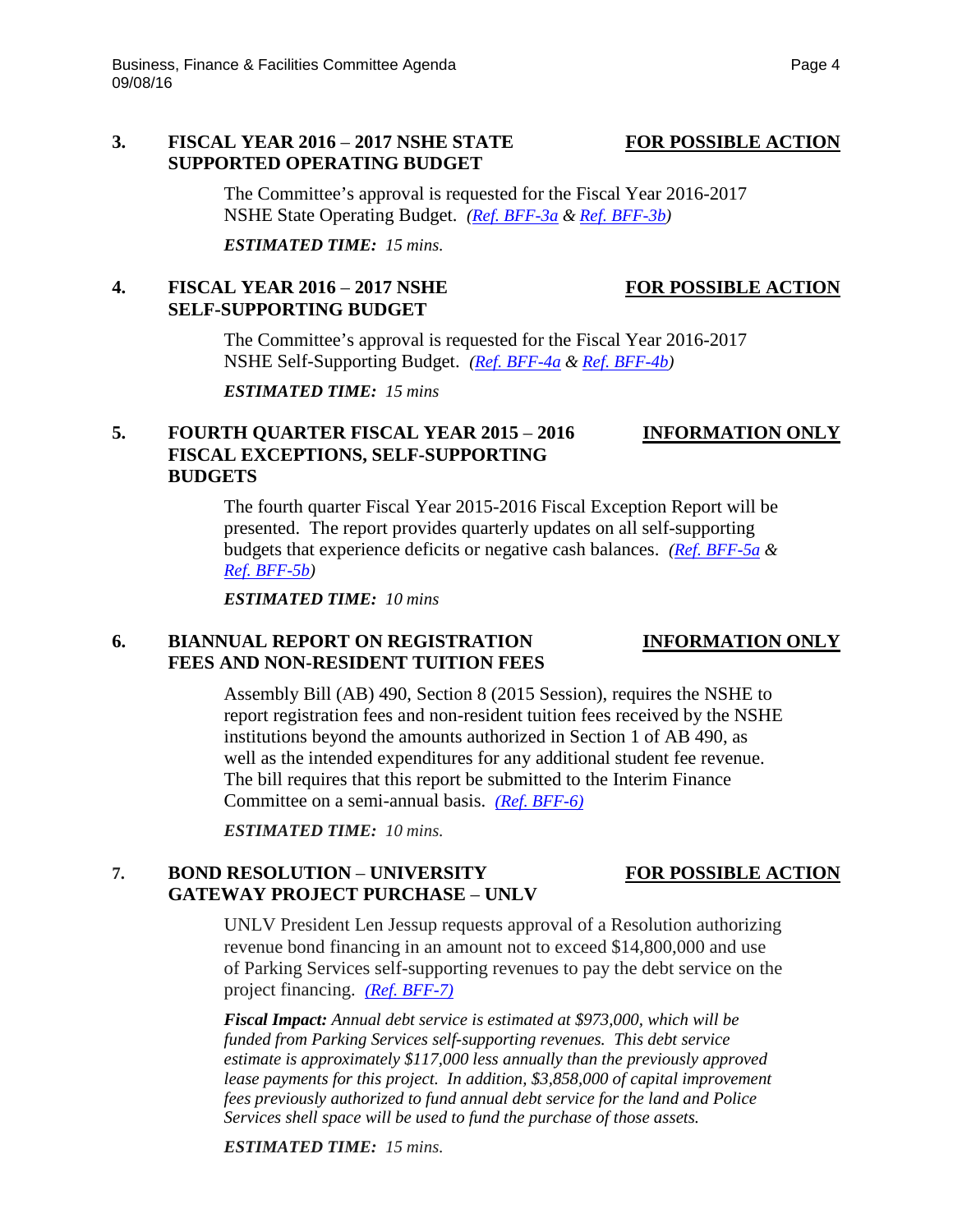# **8. CONTRACTS INFORMATION ONLY**

In response to the follow-up request from the efficiency and effectiveness initiative discussion at the June 2016 meeting of the Business, Finance and Facilities Committee, NSHE staff has prepared an analysis of the procurement activity in FY16 for Committee discussion related to potential purchasing collaborations. *[\(Ref. BFF-8\)](http://system.nevada.edu/tasks/sites/Nshe/assets/File/BoardOfRegents/Agendas/2016/sept-mtgs/bff-refs/BFF-8.pdf)*

*ESTIMATED TIME: 15 mins.*

# **9. CLEAR CHANNEL LONG-TERM GROUND FOR POSSIBLE ACTION LEASE AT 42-ACRE TROPICANA SITE – UNLV**

UNLV President Len Jessup requests approval (1) to enter into a ten year long term ground lease with Clear Channel Outdoor Inc. for two existing billboards located on the 42 acre parcel that will be converted from static to digital format, and (2) that the Chancellor be authorized to approve and execute any ancillary documents necessary to the implementation of the lease provided all such documents are approved as to form by the Vice Chancellor for Legal Affairs. In addition, President Jessup requests that the Senior Vice President for Finance and Business for UNLV be granted authority to approve and finalize Exhibit C of the lease in order to conform the description of the Premises following conversion of the billboards to digital format. *[\(Ref. BFF-9\)](http://system.nevada.edu/tasks/sites/Nshe/assets/File/BoardOfRegents/Agendas/2016/sept-mtgs/bff-refs/BFF-9.pdf)*

*ESTIMATED TIME: 5 mins.*

### **10. PRE-APPROVAL FOR THE SALE OF FOR POSSIBLE ACTION REAL PROPERTY AND DELEGATION OF AUTHORITY RESOLUTION** – **UNR**

The Board currently holds a 50 percent interest in 121 acres of mountainside property known as APN# 021-030-10. Hillside Holdings, LLC owns the remaining 50 percent interest in the property. The property is steep and difficult to develop with little commercial value. As a result, UNR requests approval (1) to sell the Board's 50 percent interest in 44 of the 121 acres to Hillside Holdings and Inland Capital Management for the appraised value of \$150,175, and (2) to take 100 percent ownership in 77 of the 121 acres, which will serve as a buffer to UNR's Main Field Station Laboratory. In addition, UNR requests that the Board authorize the Chancellor or his designee to approve and execute any and all documents necessary to effectuate this transaction provided that all such documents are approved as to form by the Vice Chancellor for Legal Affairs. *[\(Ref. BFF-10\)](http://system.nevada.edu/tasks/sites/Nshe/assets/File/BoardOfRegents/Agendas/2016/sept-mtgs/bff-refs/BFF-10.pdf)*

*Fiscal Impact: Proceeds of \$150,175 resulting from the sale. ESTIMATED TIME: 5 mins.*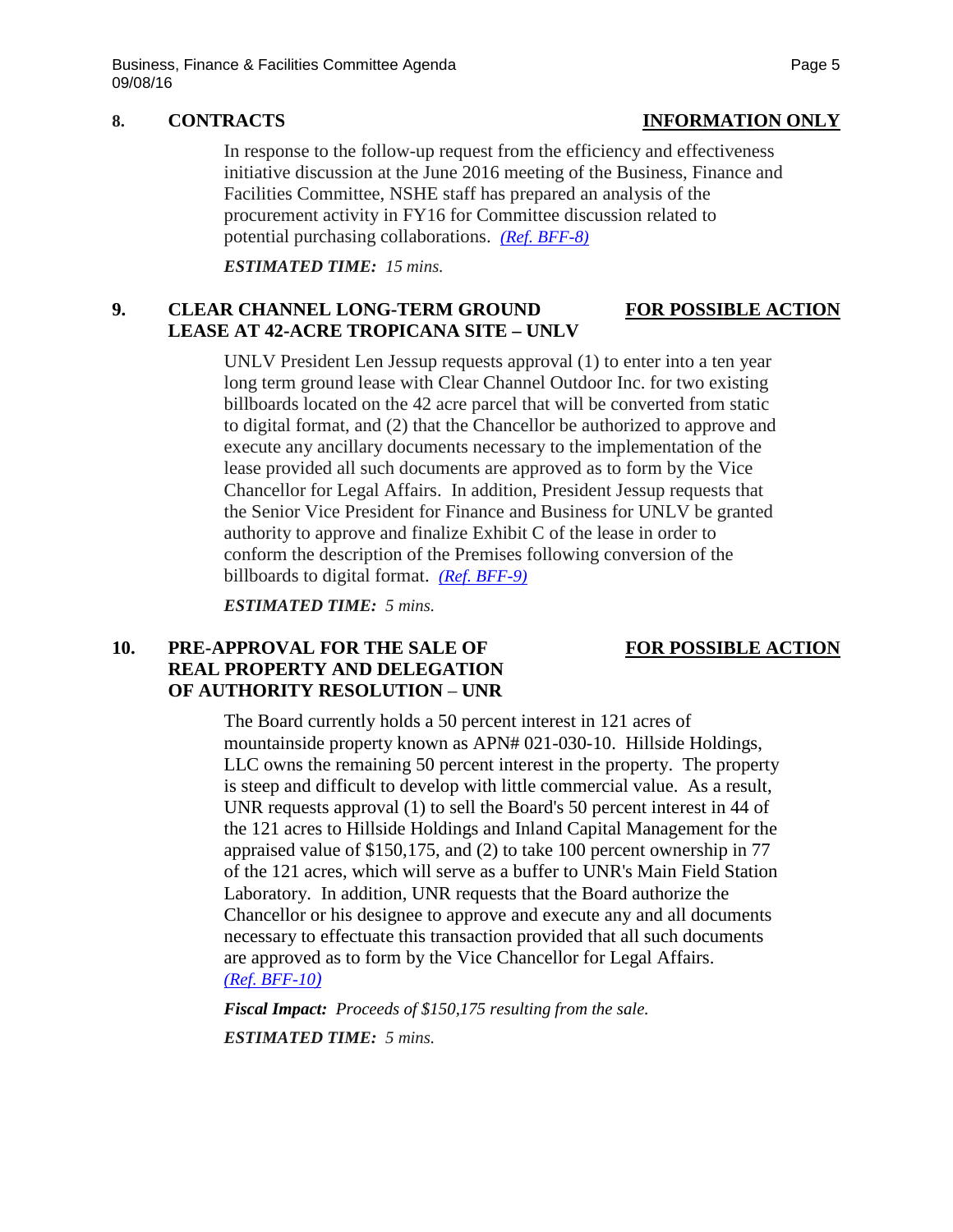# **11. MASTER WIRELESS NETWORK AGREEMENT FOR POSSIBLE ACTION AND GROUND LEASE** – **UNR**

UNR President Marc Johnson requests the Board (1) approve the Master Wireless Network Agreement and Ground Lease with Concourse Communications Group, LLC , and (2) authorize President Johnson or his designee to approve and execute individual site leases for antenna, headend, and other infrastructure related to the wireless network consistent with the Form of Site Lease attached as Exhibit C to the Master Wireless Network Agreement and Ground Lease. *[\(Ref. BFF-11\)](http://system.nevada.edu/tasks/sites/Nshe/assets/File/BoardOfRegents/Agendas/2016/sept-mtgs/bff-refs/BFF-11.pdf)*

*ESTIMATED TIME: 5 mins.*

# 12. **CONVEYANCE OF 274 ACRES IN NYE COUNTY FOR POSSIBLE ACTION FROM THE BUREAU OF LAND MANAGEMENT FOR THE PAHRUMP CAMPUS OF GREAT BASIN COLLEGE**

GBC President Mark A. Curtis requests that the Board (1) accept the conveyance of 274.4 acres in Nye County from the BLM for the benefit of Great Basin College, (2) authorize the Chancellor to accept and record the patent upon the terms and conditions described in the Memorandum of Conveyance and (3) authorize the Chancellor to execute the Memorandum of Agreement with the BLM related to the property. GBC also requests that the Board authorize the Chancellor to execute any ancillary documents necessary to effectuate the conveyance of the property on form approved by the Vice Chancellor for Legal Affairs. *[\(Ref. BFF-12\)](http://system.nevada.edu/tasks/sites/Nshe/assets/File/BoardOfRegents/Agendas/2016/sept-mtgs/bff-refs/BFF-12.pdf)*

*ESTIMATED TIME: 10 mins.*

### 13. UNLV HOTEL COLLEGE ACADEMIC **INFORMATION ONLY BUILDING FUNDRAISING**

UNLV President Len Jessup will provide an update on fundraising efforts for the UNLV Hotel College academic building. *[\(Ref. BFF-13\)](http://system.nevada.edu/tasks/sites/Nshe/assets/File/BoardOfRegents/Agendas/2016/sept-mtgs/bff-refs/BFF-13.pdf)*

*ESTIMATED TIME: 5 mins.*

### **14. NEW BUSINESS INFORMATION ONLY**

Items for consideration at future meetings may be suggested. Any discussion of an item under "New Business" is limited to description and clarification of the subject matter of the item, which may include the reasons for the request.